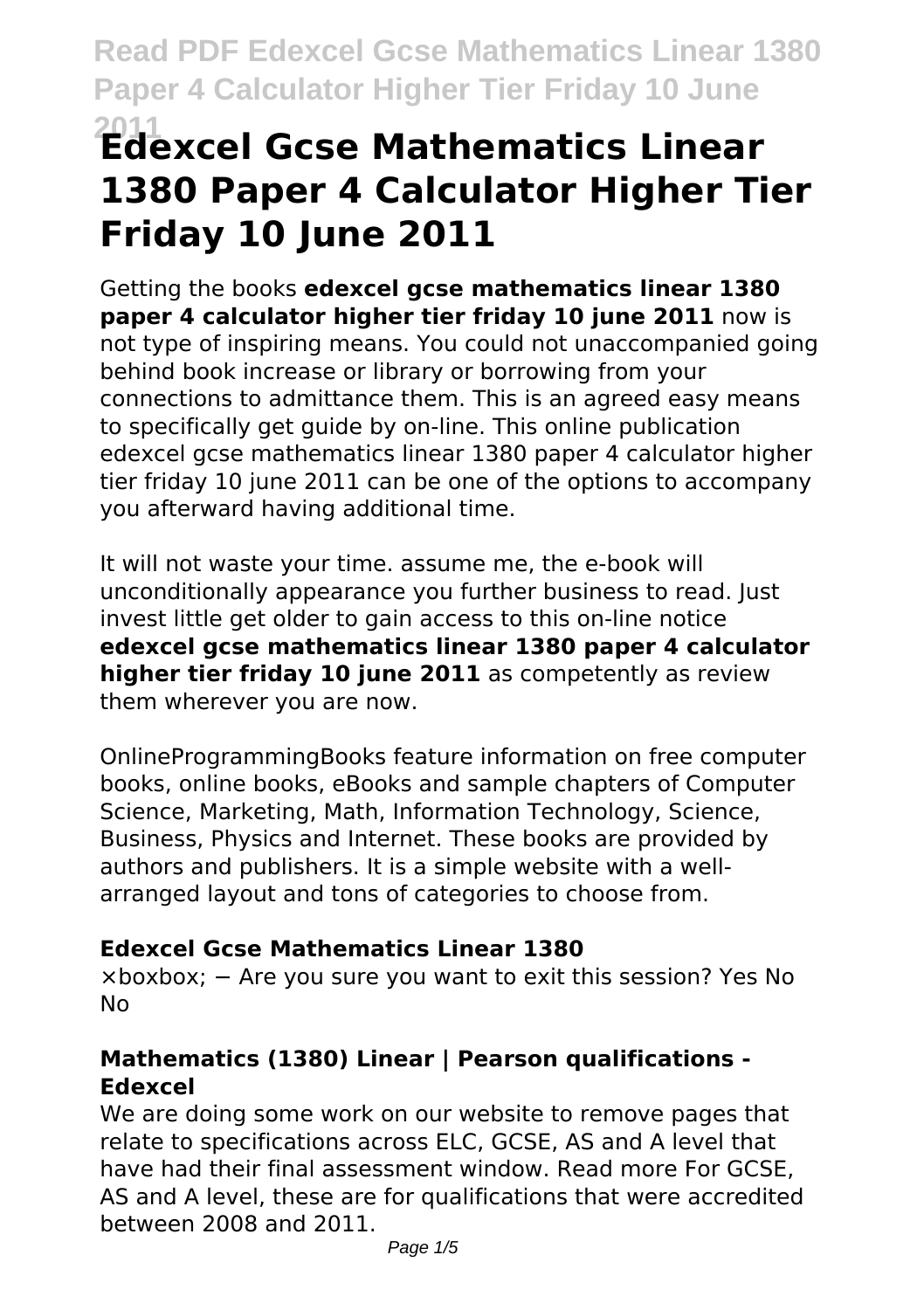## **Mathematics (1380) Linear | Pearson qualifications**

GCSE Maths AQA Higher Linear Practice Paper 1 (Non Calc) - Duration: 49:03. HEGARTYMATHS 55,046 views. 49:03. Edexcel GCSE Maths - Paper 1 Jun 2010 1380.wmv - Duration: 2:00. mathsview 4,100 views.

### **Edexcel GCSE Mathematics (1380) Linear - 2009 4HQ26.wmv**

Download edexcel gcse mathematics linear 1380 paper 4 calculator histograms document. On this page you can read or download edexcel gcse mathematics linear 1380 paper 4 calculator histograms in PDF format. If you don't see any interesting for you, use our search form on bottom ↓ . Histograms(H) Edexcel GCSE. ...

### **Edexcel Gcse Mathematics Linear 1380 Paper 4 Calculator ...**

edexcel gcse mathematics linear – 1380 paper 4 calculator higher tier friday 11 june 2010 – morning time 1 hour 45 minutes' 'Gcse Mathematicss 1380 Higher Paper4h Calculator June 9th, 2018 - Read And Download Gcse Mathematicss 1380 Higher 6 / 19. Paper4h Calculator Free Ebooks In PDF Format

## **Gcse Mathematicss 1380 Higher Paper4h Calculator**

GCSE Mathematics (Linear) 1380 Formulae: Foundation Tier You must not write on this formulae page. Anything you write on this formulae page will gain NO credit. Area of trapezium= $(a + b)h$ Volume of prism  $=$  area of cross section  $\times$  length b a h length cross section 1 2

## **Paper 1 (Non-Calculator) Foundation Tier**

GCSE Mathematics (Linear) 1380)RUPXODH +LJKHU 7LHU You must not write on this formulae page. Anything you write on this formulae page will gain NO credit. Volume of a prism DUHD RI FURVV VHFWLRQ î OHQJWK VHFWLRQ OHQJWK FURVV r h l Volume of cone πr h Curved surface area of cone πrl Volume of sphere  $πr =$  Surface area of sphere  $πr = r$ 

## **Paper 4 (Calculator) Higher Tier**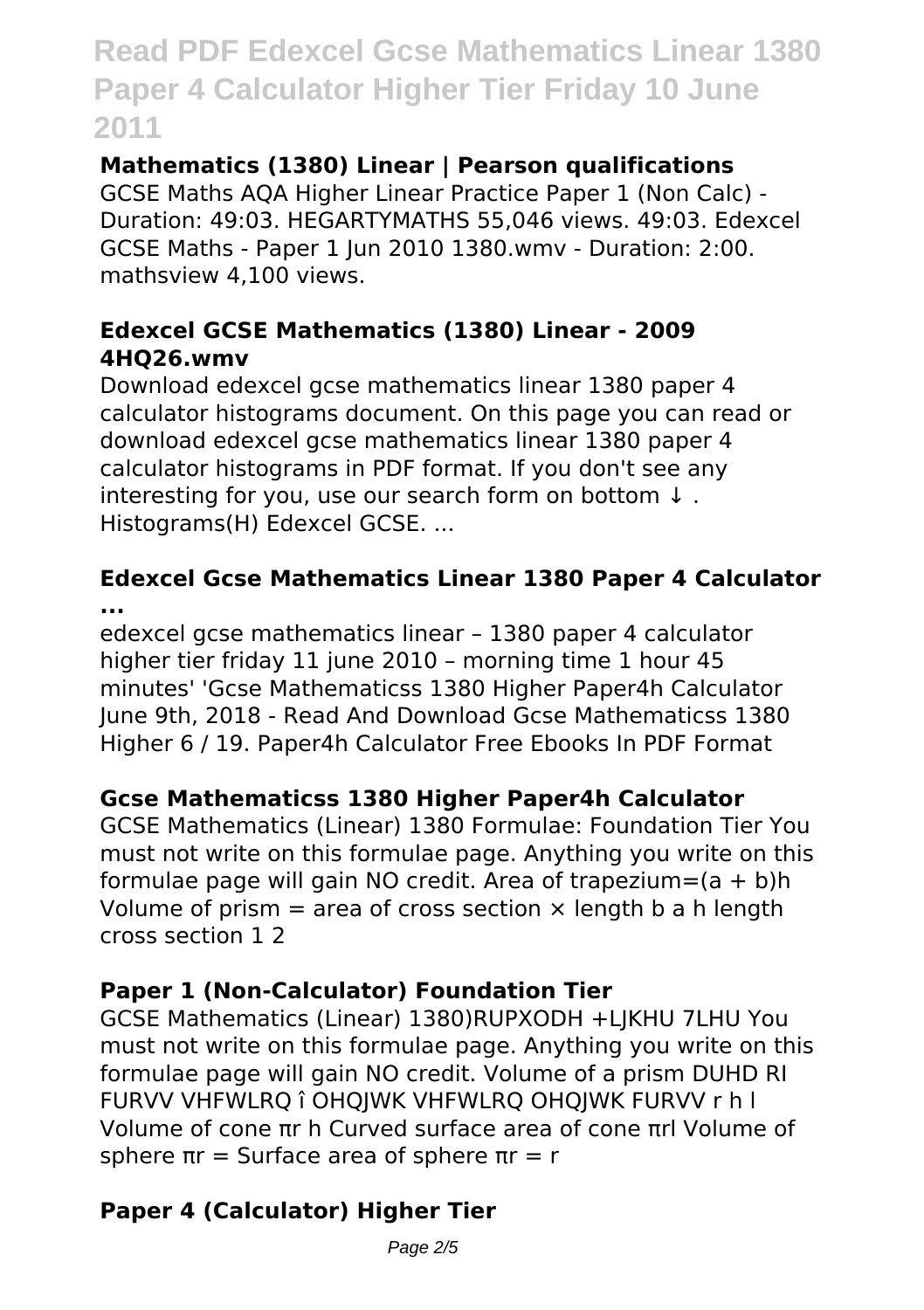**2011** GCSE Mathematics (1380) Paper 3H 1 Edexcel is one of the leading examining and awarding bodies in the UK and throughout the world. We provide a wide range of qualifications including academic, vocational, occupational and specific programmes for employers.

#### **Mark Scheme (Results) November 2010**

1380/4 H Signature 1380/41-1 Edexcel GCSE Mathematics (Linear) — 1380 Paper 4 (Calculator) Circle Theorems Initial(s) Examiner's use only Team Leader's use only Past Paper Questions Arranged by Topic Materials required for examination Ruler graduated in centimetres and millimetres, protractor, compasses, pen, HB pencil, eraser, calculator.

#### **www.fhsmathsrevise.weebly.com**

Edexcel Legacy GCSE Past Papers and Solutions. On this page you will find all available past Edexcel Linear Mathematics A GCSE Papers, Mark Schemes, Written Solutions and Video Solutions for the qualification that was sat for the final time (apart from the students taking resits) in June 2016.

#### **Edexcel Legacy GCSE Maths past papers and solutions on ...**

Edexcel GCSE. Mathematics (Linear) 1380. Paper 4 (Calculator). Histograms. Past Paper Questions. Arranged by Topic ... Write your answers in the spaces provided in this question paper. You must NOT . (a) Use the information in the histogram to complete the frequency table. . Lots more free papers at www. bland.in . Filesize: 745 KB; Language ...

### **Edexcel Histograms Ima0 Answers - Joomlaxe.com**

GCSE Mathematics (Linear) 1380 Formulae: Higher Tier You must not write on this formulae page. Anything you write on this formulae page will gain NO credit. Volume of a prism= area of cross section × length

### **Paper 4 (Calculator) Higher Tier**

1380/3H Edexcel GCSE Mathematics (Linear) – 1380 Paper 3 (Non-Calculator) Higher Tier Monday 18 May 2009 – Afternoon Time: 1 hour 45 minutes Materials required for examination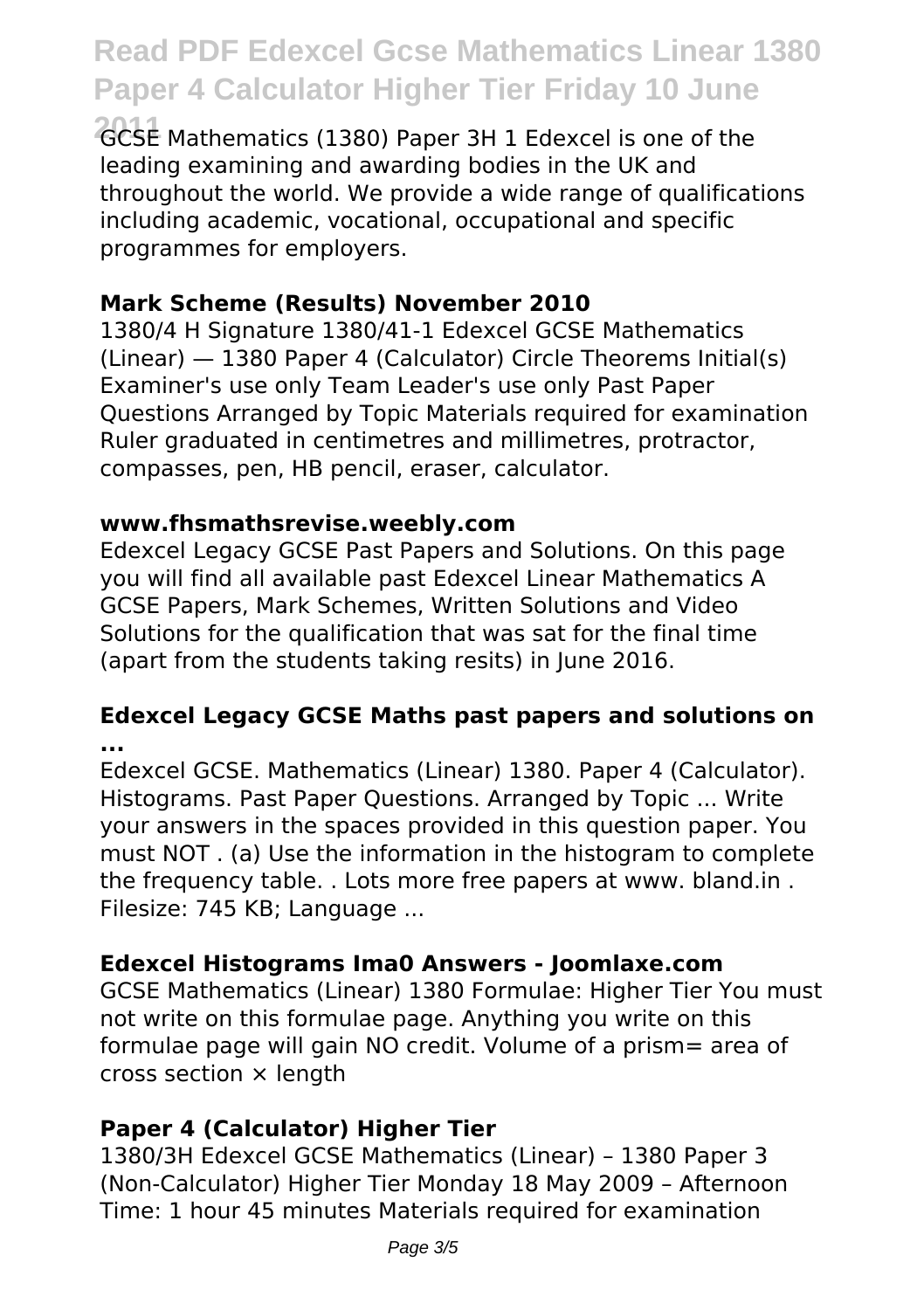**2011** Ruler graduated in centimetres and millimetres, protractor, compasses, pen, HB pencil, eraser. Tracing paper may be used.

#### **Non Calculator Paper Higher Tier - Ilfracombe Academy ...**

GCSE Mathematics (Linear) - 1380 Paper: 1380/4H GCSE MATHEMATICS 1380 (LINEAR) Edexcel is one of the leading examining and awarding bodies in the UK and throughout the world. We provide a wide range of qualifications including academic, vocational, occupational and specific programmes for employers.

#### **Mark Scheme (Results) November 2009 - Maths Genie**

Edexcel GCSE Team Leader's use only Mathematics (Linear) – 1380 Paper 3 (Non-Calculator) Vectors Past Paper Questions Arranged by Topic Materials required for examination Ruler graduated in centimetres and millimetres, protractor, compasses, pen, HB pencil, eraser.

#### **N37833A GCSE Maths 1380 3H November 2010.indd - MAFIADOC.COM**

1380/4H Edexcel GCSE Mathematics (Linear) — 1380 Papers 3 and 4 Surname Paper Reference 1380/4 H Signature Initial(s) Examiner's use only Team Leader's use only Locus and Constructions Past Paper Questions Arranged by Topic Materials required for examination Ruler graduated in centimetres and millimetres, protractor, compasses,

#### **KMBT C454-20150310122023**

Paper Reference(s) 1380/4H Edexcel GCSE Mathematics (Linear) – 1380 Paper 4 (Calculator) Pythagoras Past Paper Questions Arranged by Topic Materials required for examination Items included with question papers Ruler graduated in centimetres and Nil millimetres, protractor, compasses, pen, HB pencil, eraser, calculator. Tracing paper may be used.

#### **Paper 4 Calculator Trigonometry**

Paper Reference(s) 1380/4H Edexcel GCSE Mathematics (Linear) – 1380 Paper 4 (Calculator) Trigonometry Past Paper Questions Arranged by Topic Materials required for examination Items included with question papers Ruler graduated in centimetres